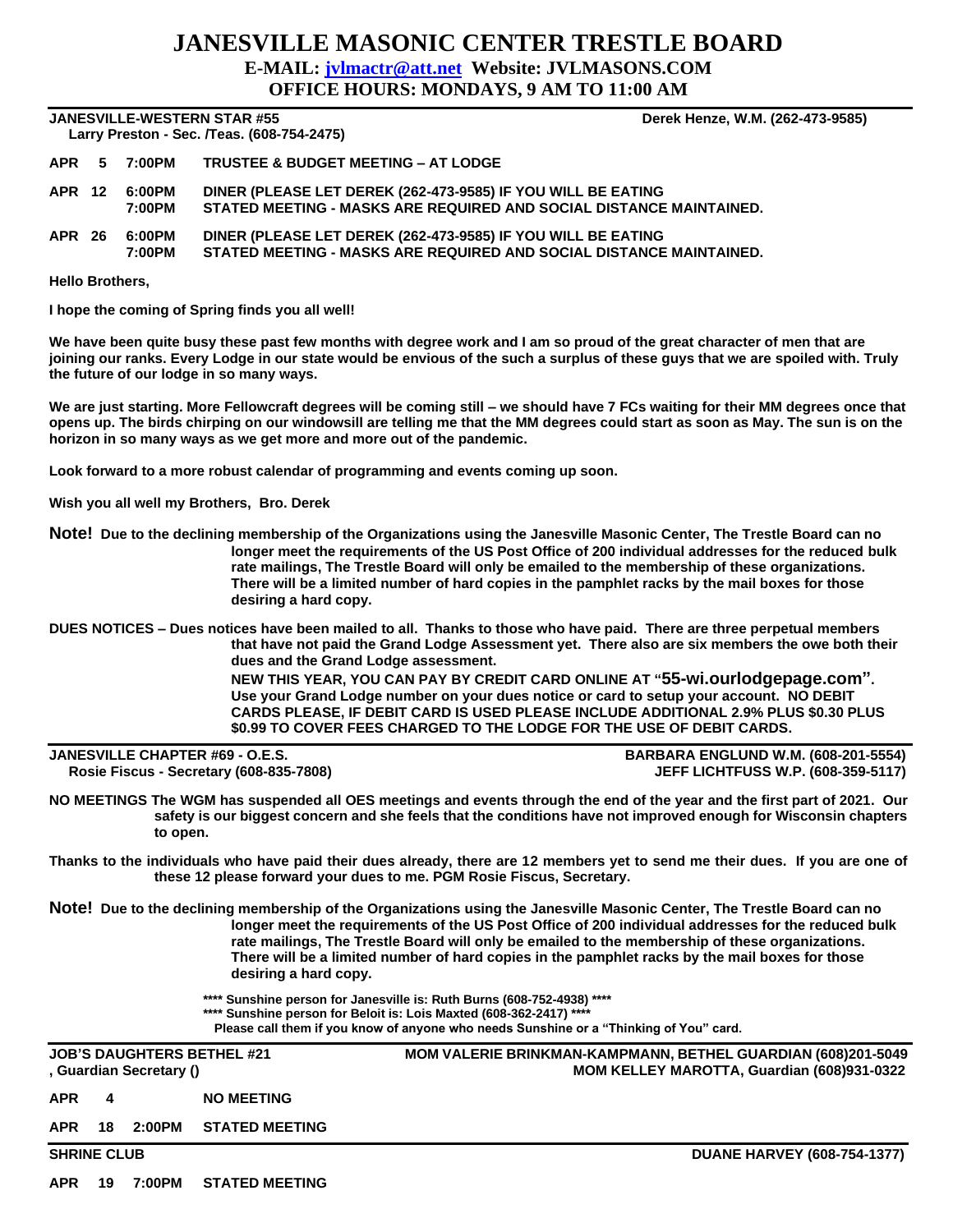

## **JANESVILLE'S TRESTLE-BOARD DESIGNS**

**E-mail: [jvlmactr@ATT.NET](mailto:jvlmactr@ATT.NET) Website: jvlmasons.com** *APRIL 2021*



| <b>SUNDAY</b>                                                                               | <b>MONDAY</b>                                                                                                                                       | <b>TUESDAY</b>                                                     | <b>WEDNESDAY</b>                                                     | <b>THURSDAY</b> | <b>FRIDAY</b>                                        | <b>SATURDAY</b> |
|---------------------------------------------------------------------------------------------|-----------------------------------------------------------------------------------------------------------------------------------------------------|--------------------------------------------------------------------|----------------------------------------------------------------------|-----------------|------------------------------------------------------|-----------------|
|                                                                                             |                                                                                                                                                     |                                                                    |                                                                      | $\mathbf{1}$    | $\overline{2}$<br><b>KITCHEN</b><br>IN<br><b>USE</b> | $\mathbf{3}$    |
| $\overline{\mathbf{4}}$<br><b>BETHEL 21</b><br><b>STATED</b><br><b>NO</b><br><b>MEETING</b> | 5<br><b>JANESVILLE-</b><br><b>WESTERN</b><br><b>STAR</b><br><b>TRUSTEES &amp;</b><br><b>FINANCE</b><br><b>COMMITTEE</b><br>7:00PM<br><b>MEETING</b> | 6                                                                  | $\overline{7}$                                                       | 8               | 9<br><b>KITCHEN</b><br><b>IN</b><br><b>USE</b>       | 10              |
| 11                                                                                          | 12<br><b>JANESVILLE-</b><br><b>WESTERN</b><br><b>STAR</b><br>#55<br>7:00PM<br><b>MEETING</b>                                                        | 13<br><b>AMERICAN</b><br><b>LEGION</b><br><b>MEETING</b><br>6:00PM | 14<br><b>CHAPTER 69</b><br><b>OES</b><br><b>NO</b><br><b>MEETING</b> | 15              | 16<br><b>KITCHEN</b><br>IN<br><b>USE</b>             | $\overline{17}$ |
| 18<br><b>BETHEL 21</b><br><b>STATED</b><br><b>MEETING</b><br>2:00 PM                        | 19<br><b>BLOOD DRIVE</b><br>9:30AM-<br>2:30PM<br><b>ZOR SHRINE</b><br><b>CLUB</b><br>7:00PM                                                         | 20                                                                 | $\overline{21}$                                                      | 22              | 23<br><b>KITCHEN</b><br>IN<br><b>USE</b>             | $\overline{24}$ |
| 25                                                                                          | 26<br><b>JANESVILLE-</b><br><b>WESTERN</b><br><b>STAR</b><br>#55<br>7:00PM<br><b>MEETING</b>                                                        | 27                                                                 | 28<br><b>CHAPTER 69</b><br><b>OES</b><br><b>NO</b><br><b>MEETING</b> | 29              | 30<br><b>KITCHEN</b><br>IN<br><b>USE</b>             |                 |
|                                                                                             |                                                                                                                                                     |                                                                    |                                                                      |                 |                                                      |                 |

**Mondays: - have coffee and conversation HAS BEEN PUT ON HOLD along with the Saturday Practice and Breakfasts.**

**AMERICAN RED CROSS BLOOD DRIVE: The Trustees are providing our building to the American Red Cross as a courtesy to the community and the American Red Cross. The American Red Cross will be holding a monthly Blood Drive every third Monday of the month from 9:30 am to 2:30 pm. Please help support them. Walk-ins are welcome but appointments are best. Appointments can be made through the jvlmasons.com website and clicking on the Red Cross icon or by going to redcrossblood.org. The next Blood Drives will be APRIL 19 and MAY 17.**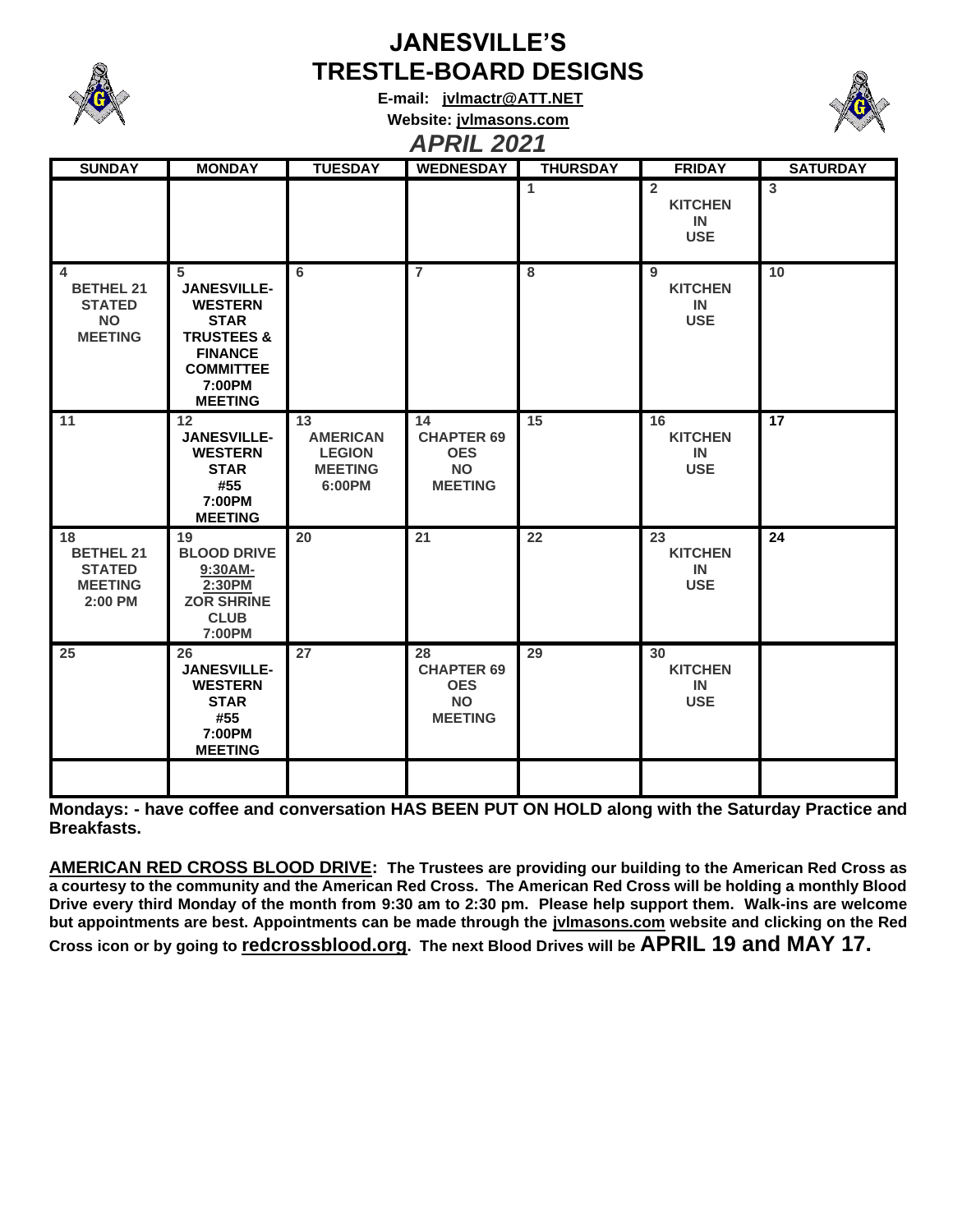## **NOTES FROM JANESVILLE-WESTERN STAR 55 TRUSTEES CENTER COMMITTEE**

**A BUILDING MAINTENANCE FUND has been established for future major repairs and updates. Examples include; roof replacement, update the kitchen fire extinguisher system, Lodge room walls repaired and repainted, Lodge room carpet replacement, and Lodge room furnace replacement. In the future these will be prioritized and ordered such as the Lodge room walls repair and repainted, etc. We want to keep our facility looking and performing at its best, to preserve the building for the future members and maintain the building as good stewards of the craft.** 

**HELP! – Help is needed on occasion to setup and takedown for special events in the dining hall and lower level. This consists of setting up tables and chairs, wiping table tops with disinfectant, taking down tables and chairs, dry and wet moping the floor and occasionally buffing the floor, stripping the wax and applying new wax to the game room, break room and dining hall. In addition, a special person with computer abilities to help work with the automated heating and cooling system to set special occasions. Minor training will be required. If you are interested, please contact Larry Preston 754-2475 OR 608-201-2991 for more information as there is a need for more than one individual.** 

**DON'T FORGET! KITCHEN AND DINING HALL USERS. - A general cleanup of the kitchen and wiping off of the tables (with the disinfectant premix IN THE SPRAY BOTTLES) must be done BEFORE AND AFTER each meeting's refreshments. We all need to police the area after our meetings to insure we are up to the requirements of the Health Department at all times. We are responsible for the cleaning of the Dinning and Kitchen Area. Remember there is an individual using the kitchen to make gluten free baked goods. NOTE! PLEASE TAKE YOUR TRASH OUT WITH YOU AFTER YOUR EVENT. LADIES, PLEASE NO PURSES IN THE KITCHEN OR ON THE COUNTER TOPS OR TABLES WHERE FOOD MAY BE PREPARED OR SERVED. SEE THE KITCHEN RULES BOOK IN THE KITCHEN AND PLEASE OBSERVE.**

**Building Usage – The following rental rates for the building usage of the Dining area by individual members, April 1 to November 15 the rate is \$60/day and November 15 to April 1 the rate is \$90/day. Usage of the kitchen will be extra. The rental for outside organizations will remain the same depending on what areas are to be used. Talk it up with your groups the might look at our building for holding meetings or dinners. We work with various caterers dining area. If the meeting only needs coffee and carbs, we can work out an agreement to satisfy those needs. Please contact Trustee Secretary Larry for more information.** 

**SPECIAL NOTE** – **if your group needs to reserve a special date during the year – the Presiding Officer** *must contact Larry Preston (Building Manager) at 754-2475 OR 608-201-2991***as soon as possible –** *for authorization***. The calendar has been moved to the office for better control but I also keep another calendar at home for those calls received and later transferred to the lodge calendar. If Larry is not contacted, the date might be already spoken for resulting in someone else interrupting your event. In addition, the building heating and cooling system is computer controlled and advanced notification is necessary to program in the usage dates so the desired room temperatures can be maintained.**

**TRESTLE BOARD NOTE! Information for the APRIL Trestle Board is** *due at the Masonic Center* **by MARCH 22, 2020. We appreciate the use of the special form available in the secretary's office in the red file folder on the top of the desk. We can also use my e-mail address [lpmasonic@charter.net](file:///C:/Western%20Star%20Lodge/Trestleboard/lpmasonic@charter.net) to send this information.** 

*KITCHEN UPDATE:* **The City of Janesville required that a grease trap be installed in the kitchen on the dish washer. This project has been in the works for several years with the city demanding that the work be performed. Lloyd's Plumbing has been studying the requirements of the grease trap to handle the water consumption of the dishwasher. The work started on February 1 with the removal of the dishwasher and sinks. The floor had to be x-rayed for the floor drain and electrical conduit locations. On the second, Rock Cut Co. came in to cut and remove the floor in the area of the dish washer. The grease trap fitted below the floor level and it was found that the electrical conduits had to be replaced for drain clearance. After this work was done, the floor was cemented and new floor tiles installed. The Dish washer and sinks were reinstalled everything returned to the kitchen. Other than some minor items that need to be completed the kitchen and dishwasher are back in order as of February 26. The total cost for this requirement of the City will be about \$12,000. Donations to help offset this cost would be greatly appreciated as the Masonic Center has taken on a loan for this project.**